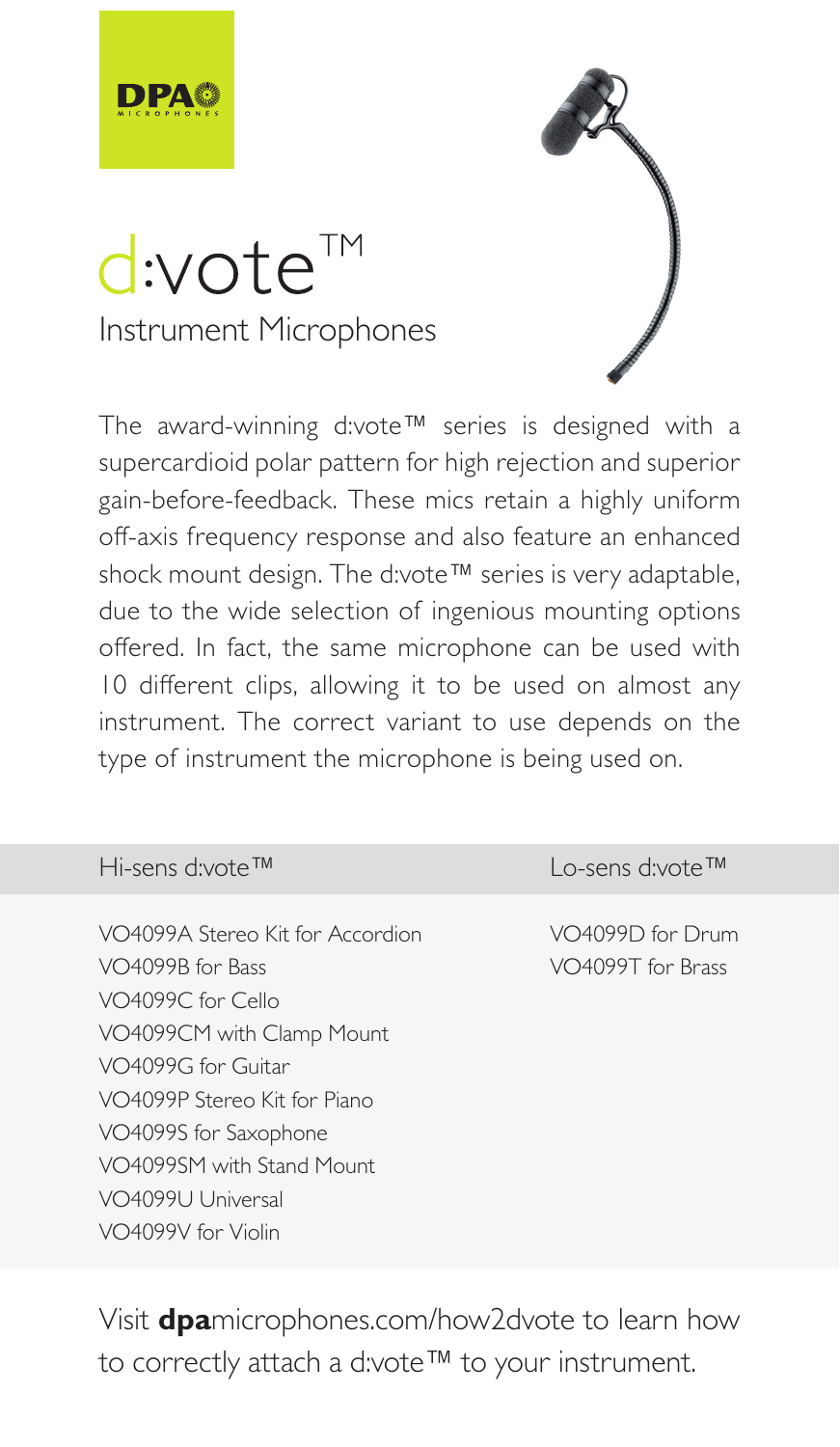# **Specifications**

**Directional characteristics** Supercardioid **Principle of operation** Pressure gradient **Cartridge type** Pre-polarized condenser **Frequency range** 20 Hz - 20 kHz **Frequency range, ±2 dB, 20 cm (7.9 in)** 80 Hz - 15 kHz with 2 dB soft boost at 10 - 12 kHz Second order low-cut filter at 80 Hz with DAD4099-BC **Sensitivity, nominal ±3 dB at 1 kHz** Hi-sens d:vote™: 6 mV/Pa; -44 dB re. 1 V/Pa Lo-sens d:vote™: 2 mV/Pa; -54 dB re. 1 V/Pa **Equivalent noise level, A-weighted** Hi-sens d:vote™: Typ. 23 dB(A) re. 20 µPa (max. 26 dB(A)) Lo-sens d:vote™: Typ. 28 dB(A) re. 20 µPa (max. 31 dB(A)) **S/N ratio (A-weighted), re. 1 kHz at 1 Pa (94 dB SPL)** Hi-sens d:vote™: 71 dB Lo-sens d:vote™: 66 dB **Total harmonic distortion (THD)** < 1 % up to 123 dB SPL peak **Dynamic range** Hi-sens d:vote™: 100 dB Lo-sens d:vote™: 95 dB **Max. SPL, peak before clipping** Hi-sens d:vote™: 142 dB Lo-sens d:vote™: 152 dB **Output impedance** From MicroDot: 30 - 40 Ω From DAD4099-BC/DAD6001-BC: 100 Ω **Cable drive capability** Up to 300 m (984 ft) with DAD4099-BC or DAD6001-BC XLR Adapter **Output balance principle** Signal balanced with DAD4099-BC or DAD6001-BC XLR Adapter **Common mode rejection ratio (CMRR)** > 60 dB from 50 Hz to 15 kHz with DAD4099-BC or DAD6001-BC XLR Adapter **Power supply (for full performance)** Min. 5 V – max. 50 V through DPA adapter for wireless systems 48 V phantom power ±4 V with DAD4099-BC or DAD6001-BC XLR Adapter **Current consumption** Typ. 1.5 mA (microphone) 3.5 mA with DAD4099-BC or DAD6001-BC XLR Adapter **Connector** MicroDot **Microphone length** 45 mm (1.8 in) **Cable length / cable diameter** 1.8 m (5.9 ft) / 1.6 mm (0.06 in) or 2.2 mm (0.09 in) **Gooseneck length**  140 mm (5.5 in) **Capsule diameter** 5.4 mm (0.21 in)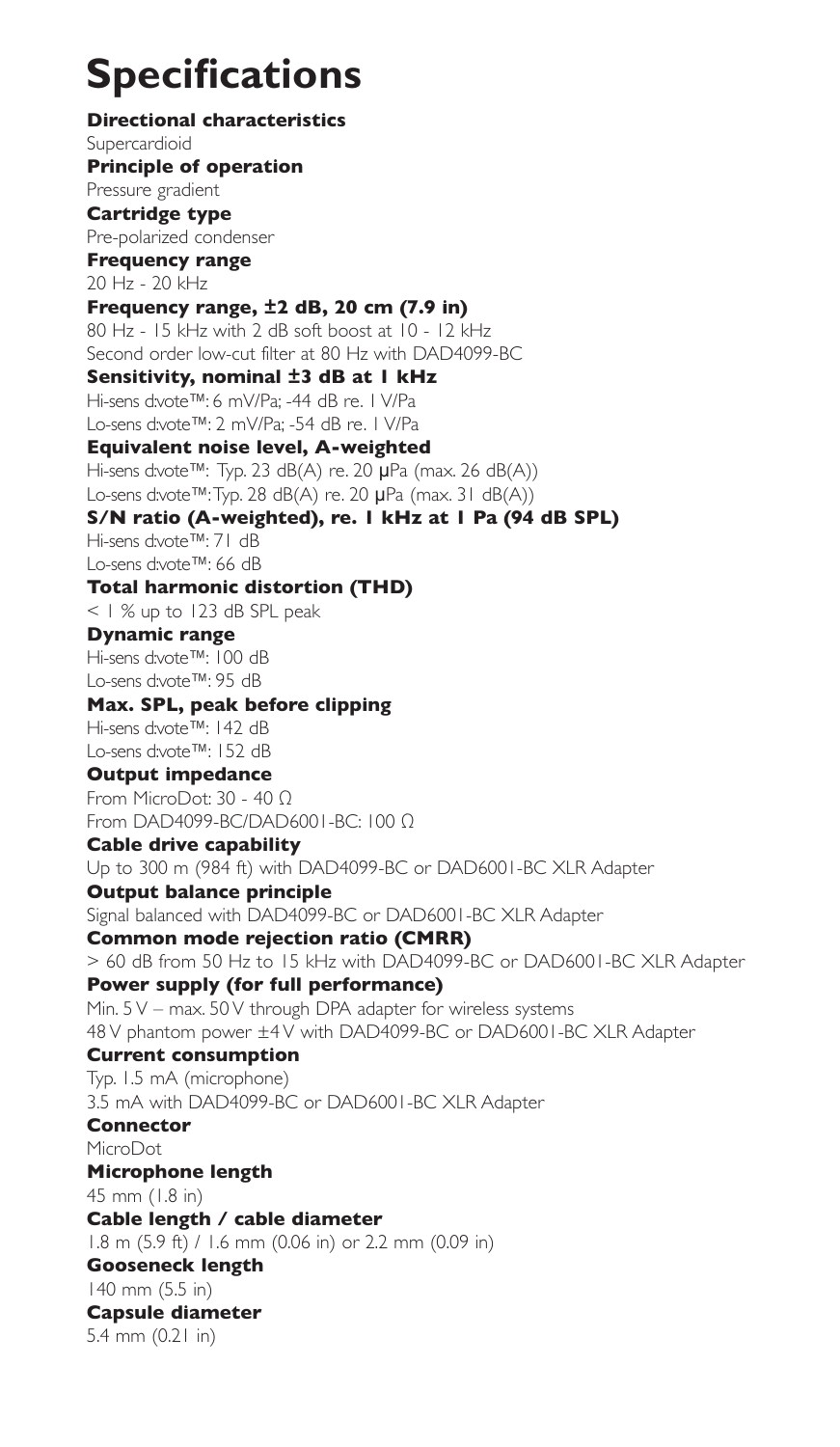# **On-axis and off-axis frequency response**

Measured at 20 cm (7.9 in)



# **On-axis frequency response with DAD4099-BC/DAD6001-BC XLR Adapter or adapter for wireless**

Measured at 20 cm (7.9 in)



# **The proximity effect**